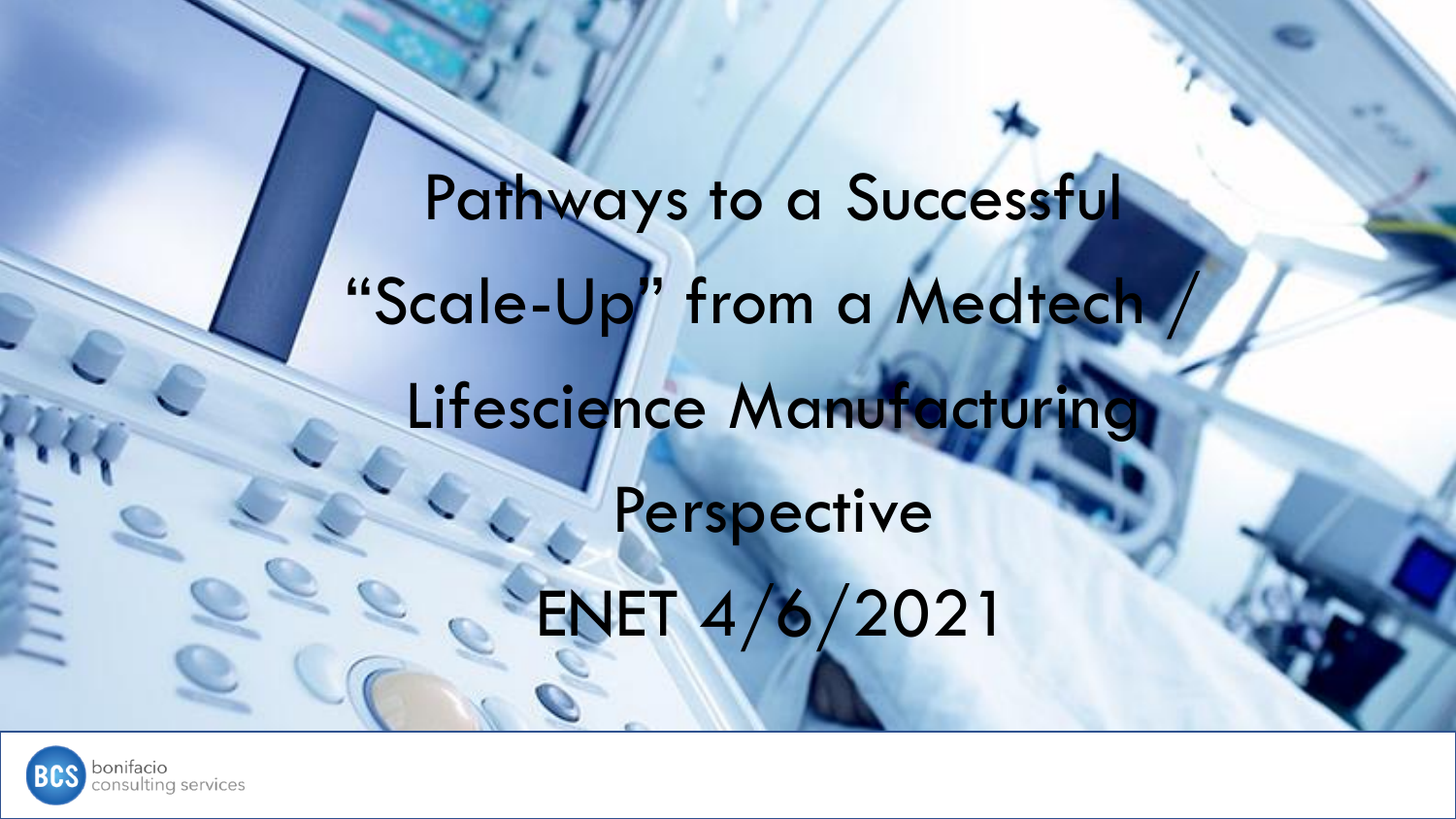# Summary & Experience

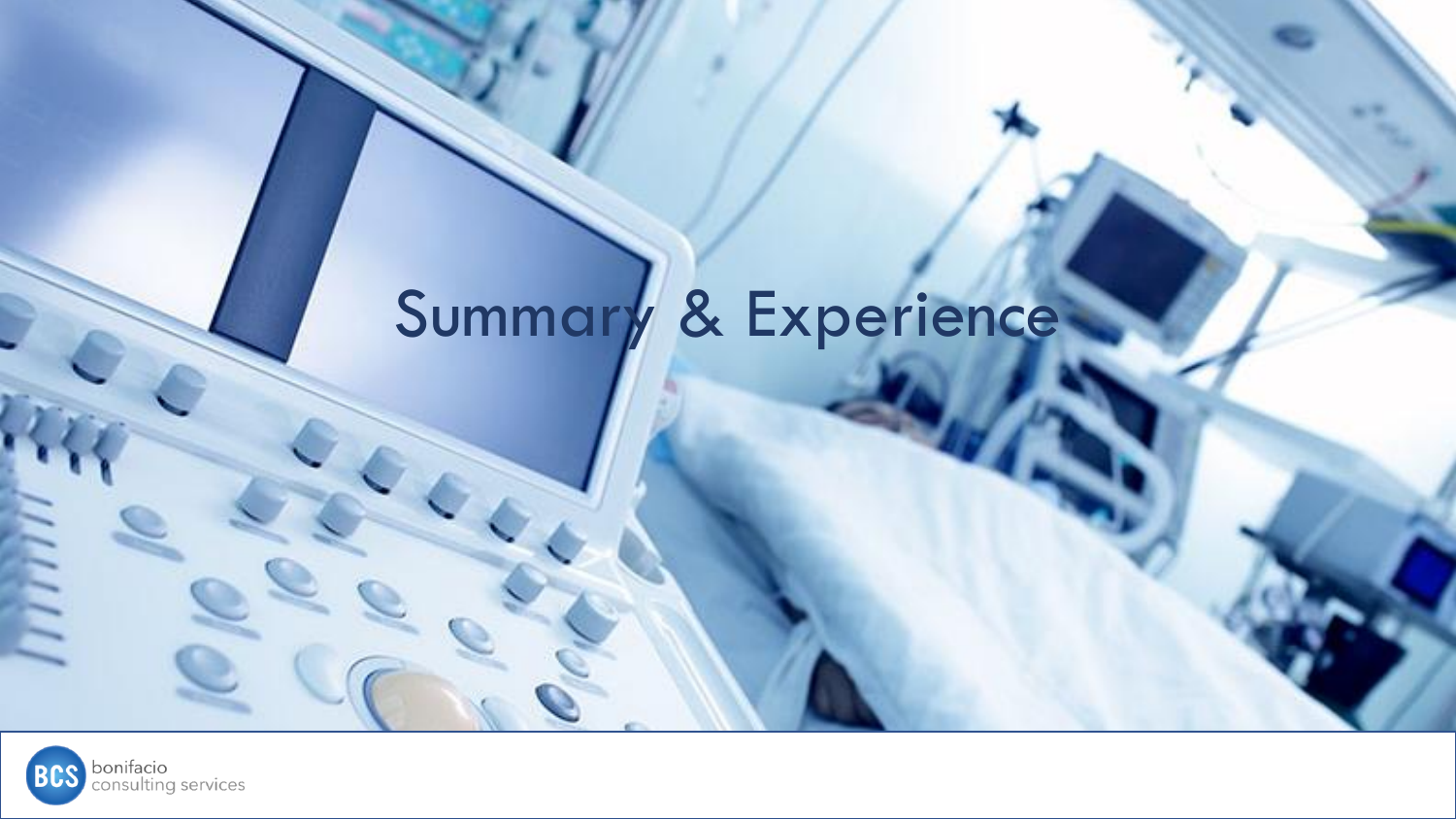

- 30+ years in medical device manufacturing across many therapeutic disciplines in USA, Mexico, EU and China
- **. NIH RADx Steering Panel COVID19 Rapid acceleration of IVD Point of** Care (POC) diagnostic testing in USA
- Co-founded APEC, a medical device injection molder / contract manufacturer in Baldwin Park, CA; sold in 2007 (now Freudenberg Medical)
- **Early pioneer in medical LIM/LSR molding and tooling at APEC (late** 90's)
- **Example 1** Frequent speaker and contributor for leading medical device and plastics events and publications
- **EX Founder of Bonifacio Consulting Services (BCS) where he leverages** global network throughout the medical device manufacturing landscape
- Board Member and Advisor to investors and operators (OEMs and CMs) in the medical manufacturing markets
- **BS in Plastics Engineering form U Mass Lowell**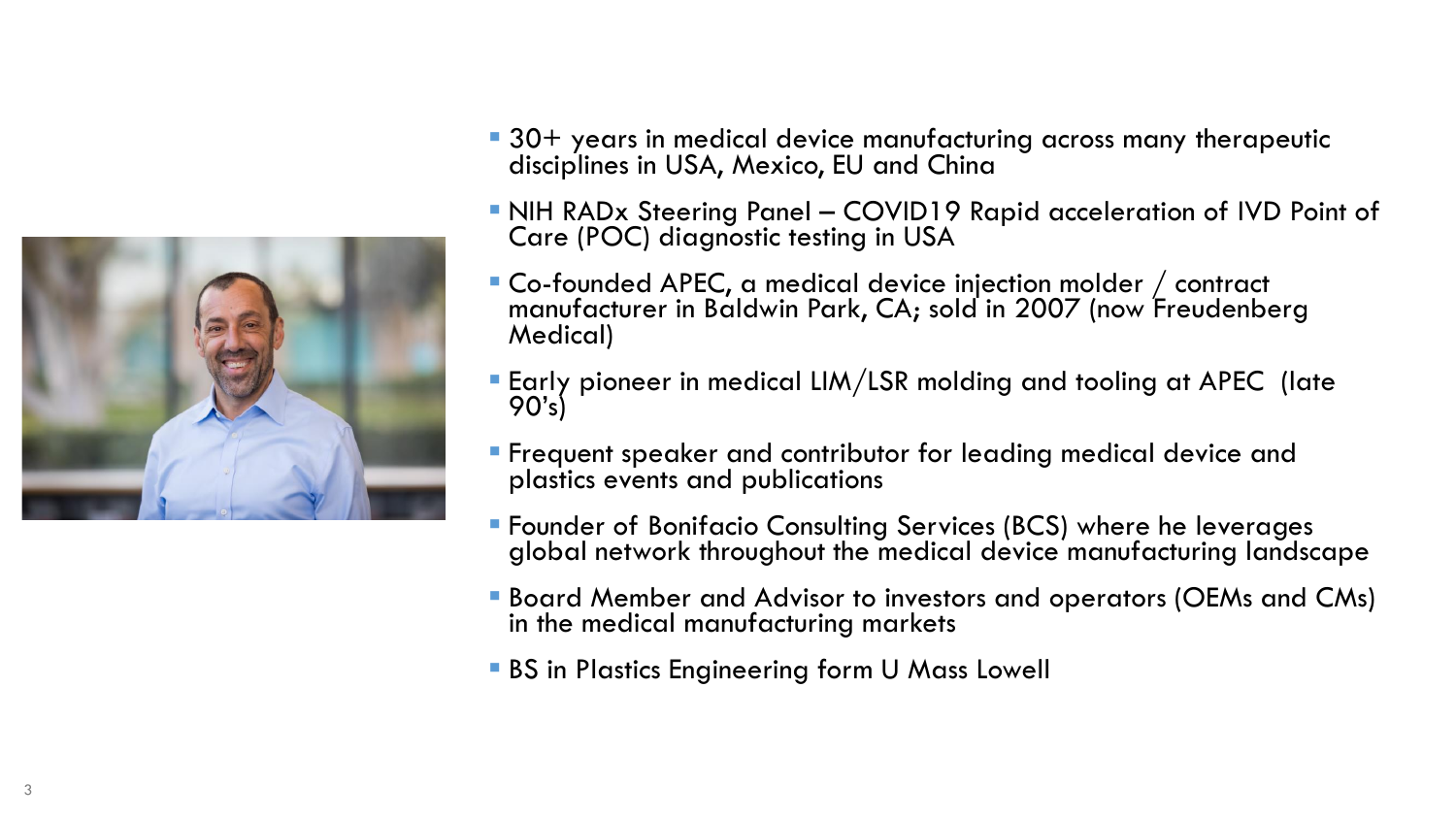

- **■** Manufacturing Consulting
- M&A Strategy & Due Diligence
- **•** Post Transaction Integration
- **Executive Recruitment**

#### What We Do What We Deliver

- Deep relationships with OEM's and CM's
- **·** Inside Information on Med Device Industry
- **E** Value Creating Acquisition Advisory, Buy & Sell side
- **·** Strategic Partnerships

#### Analysis, strategy and above all–execution!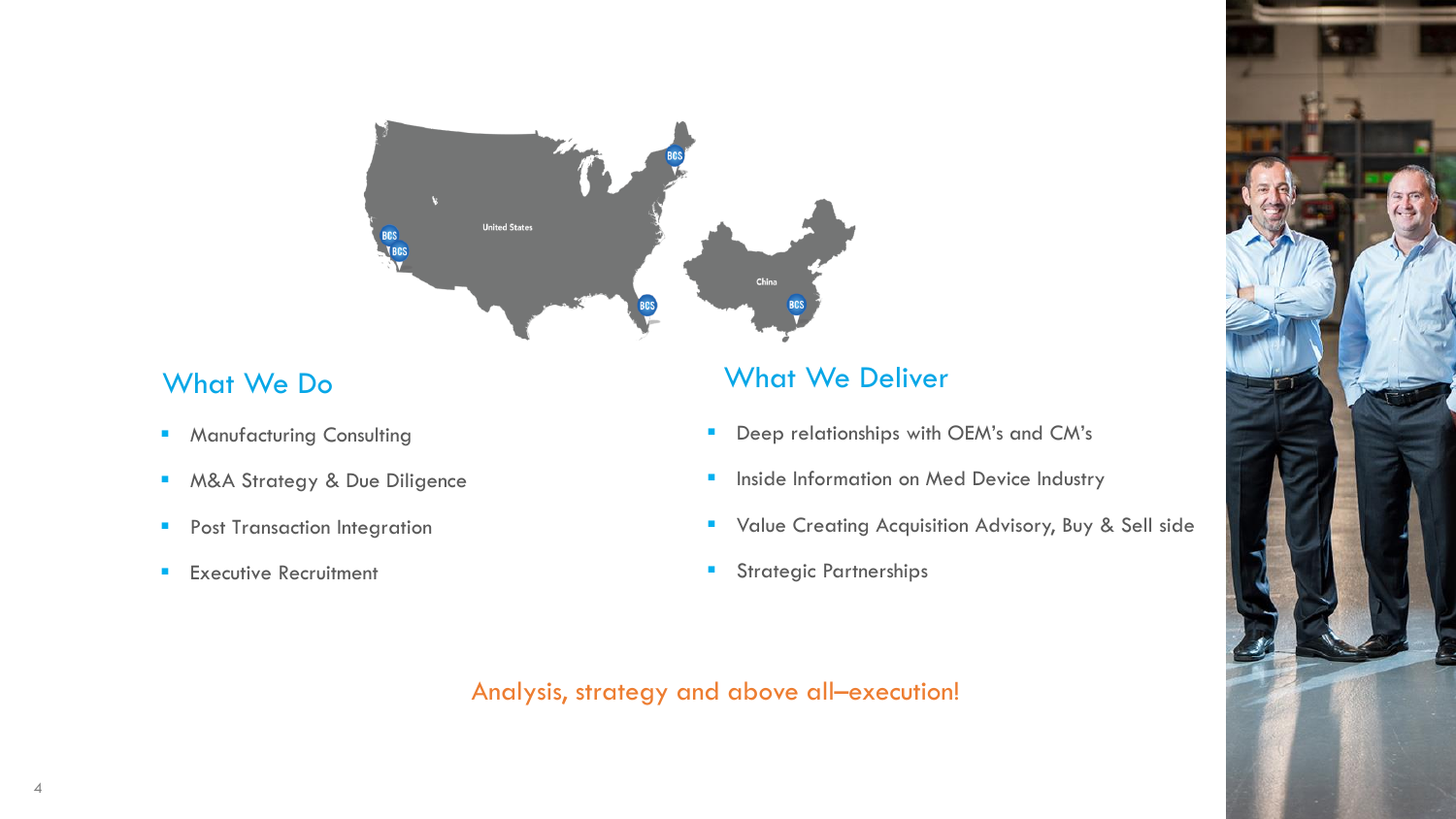



#### **MEDICAL MANUFACTURING FACILITY/OPERATIONS ASSESSMENTS**

- Exceptional background in plastics manufacturing including molding & tooling
- Supply Chain and Vendor Analysis
- Competitive/Industry Standard Benchmarking

#### **PROJECT IMPLEMENTATION AND EXECUTION**

- Operational and Engineering Project Management
- Implementation at all levels on any project
- Integration of Acquisitions, Reshoring, Offshoring (LCC)

#### **M&A ADVISORY & STRATEGY**

- Buy-side, Deal Flow, Acquisition Strategy, Due Diligence
- **Strategic Planning**

#### **MARKET ANALYSIS & PERSPECTIVES**

- CM-OEM Manufacturing Landscape
- Segmentation, CM margins, capability requirements, competitor analysis

#### **EXECUTIVE RECRUITMENT**

• CxO & VPs; Sales, Engineering, Program Management, Quality

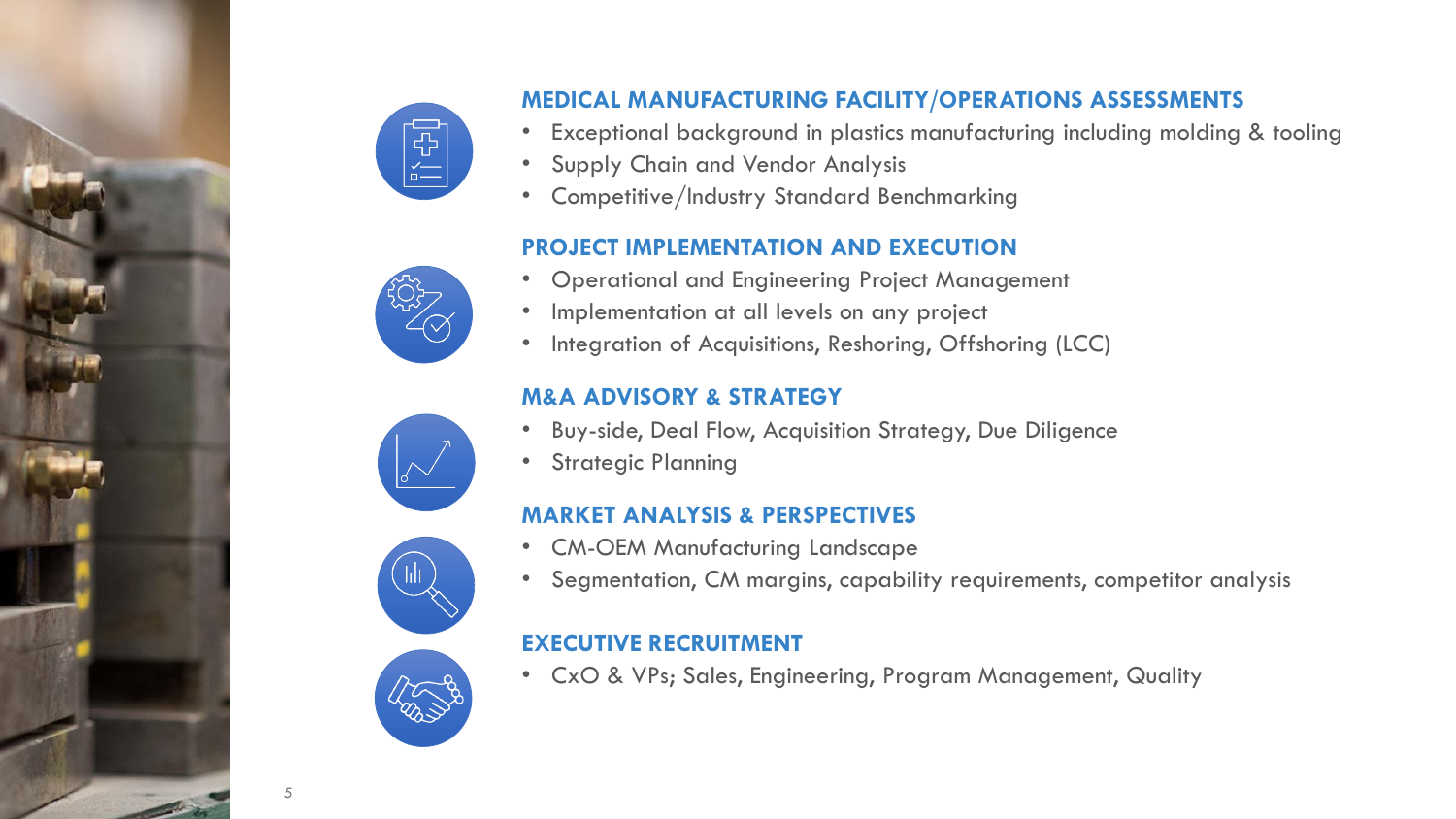### Scaling 101 – People First

#### • **THE PEOPLE**

- The TWO A's ATTITUDE APTITUDE
- CULTURE CULTURE…..and of course,
- Execution
- Never underestimate **TRUST**
- Leadership by example "by walking around / talking"
- Partnerships at all levels Employees, Suppliers, Advisors
- CHANGE, CHANGE, CHANGE is the only CONSTANT

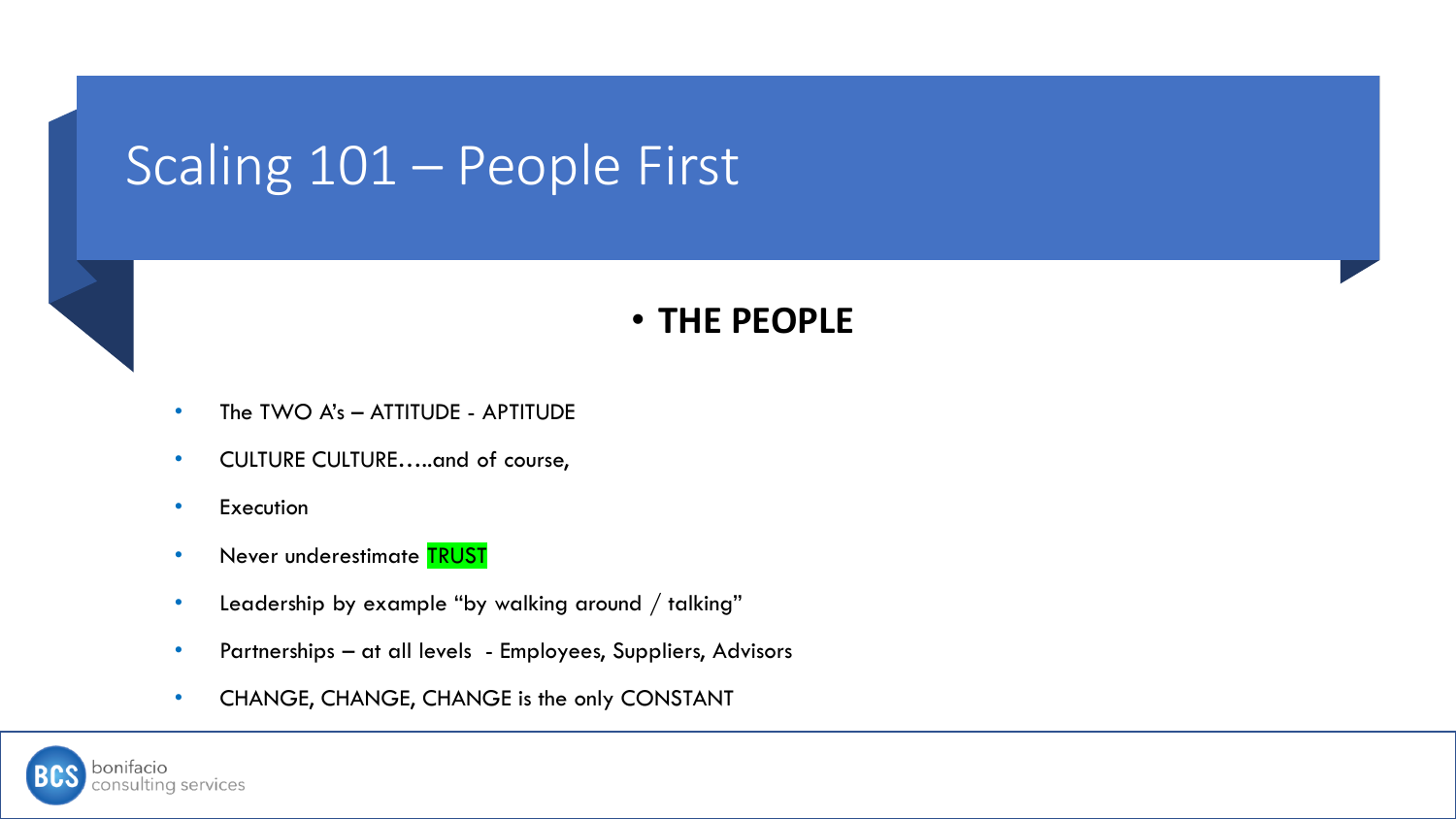### Scaling 101 – The Journey

### • **THE BUS**

- People get on and off the Bus IT"S OK
- FOUNDATIONS are KEY, Repairs sometimes needed, Preventative maintenance encouraged
- Groom to Grow, Delegate ENCOURAGE FAILURE.............ONCE
- KNOW YOUR ROOTS BUT KNOW WHERE YOU are GOING

• CHANGE, CHANGE, CHANGE is the only CONSTANT

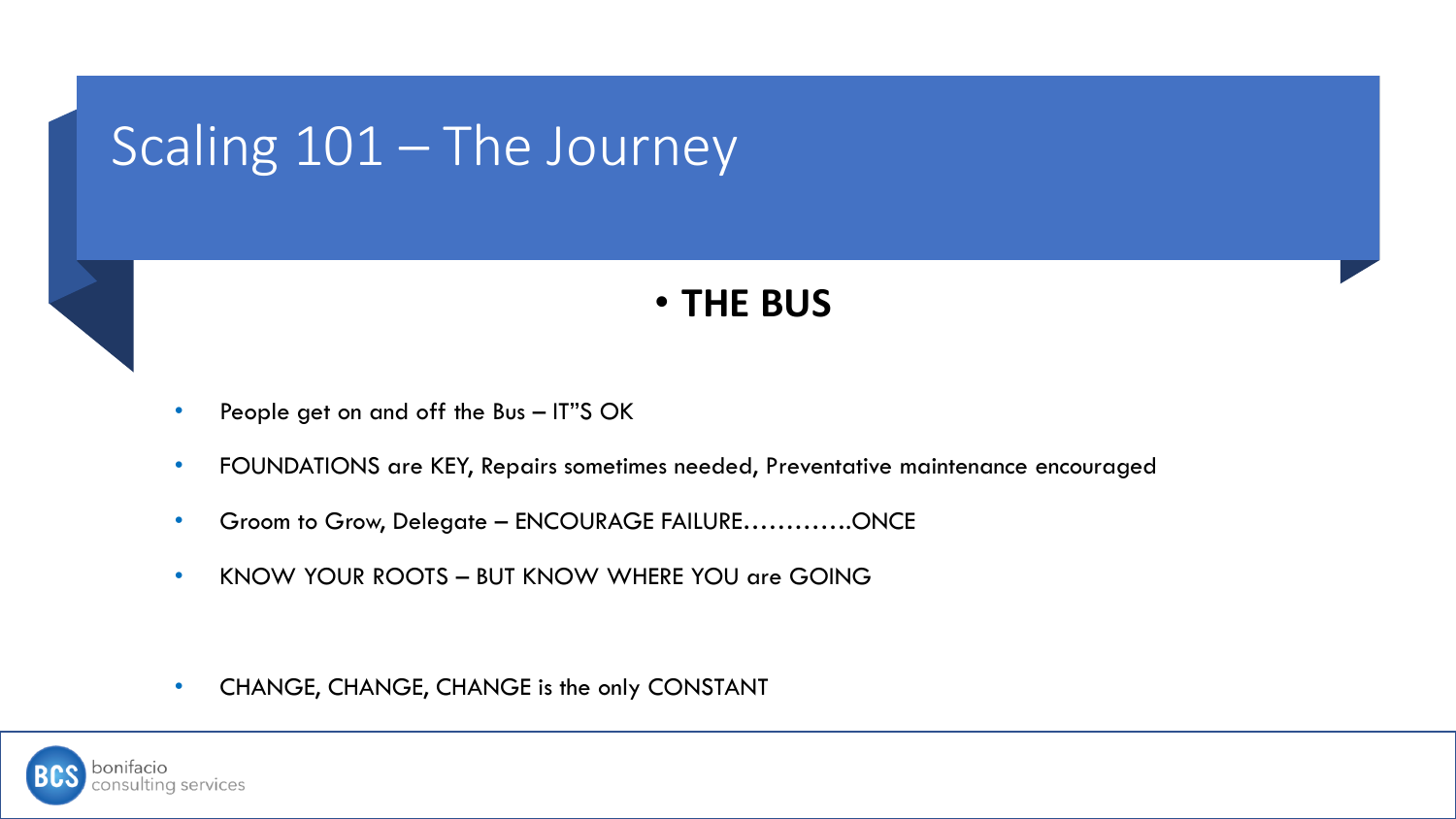## Scaling 101 – The Result / Exit

#### • **THE FINAL STOP**

PLAN for the EXIT ! Priority 1, 2, 3. (Minimum one year)

- Assuming a stable , growing business.
- Timing Matters, Know your sectors inflection points, competition
- Value Drivers are KEY EBITDA, Management team, Pipeline, CAPEX
- BE REALISTIC, DO your Homework
- That's why they call them EXPERTS